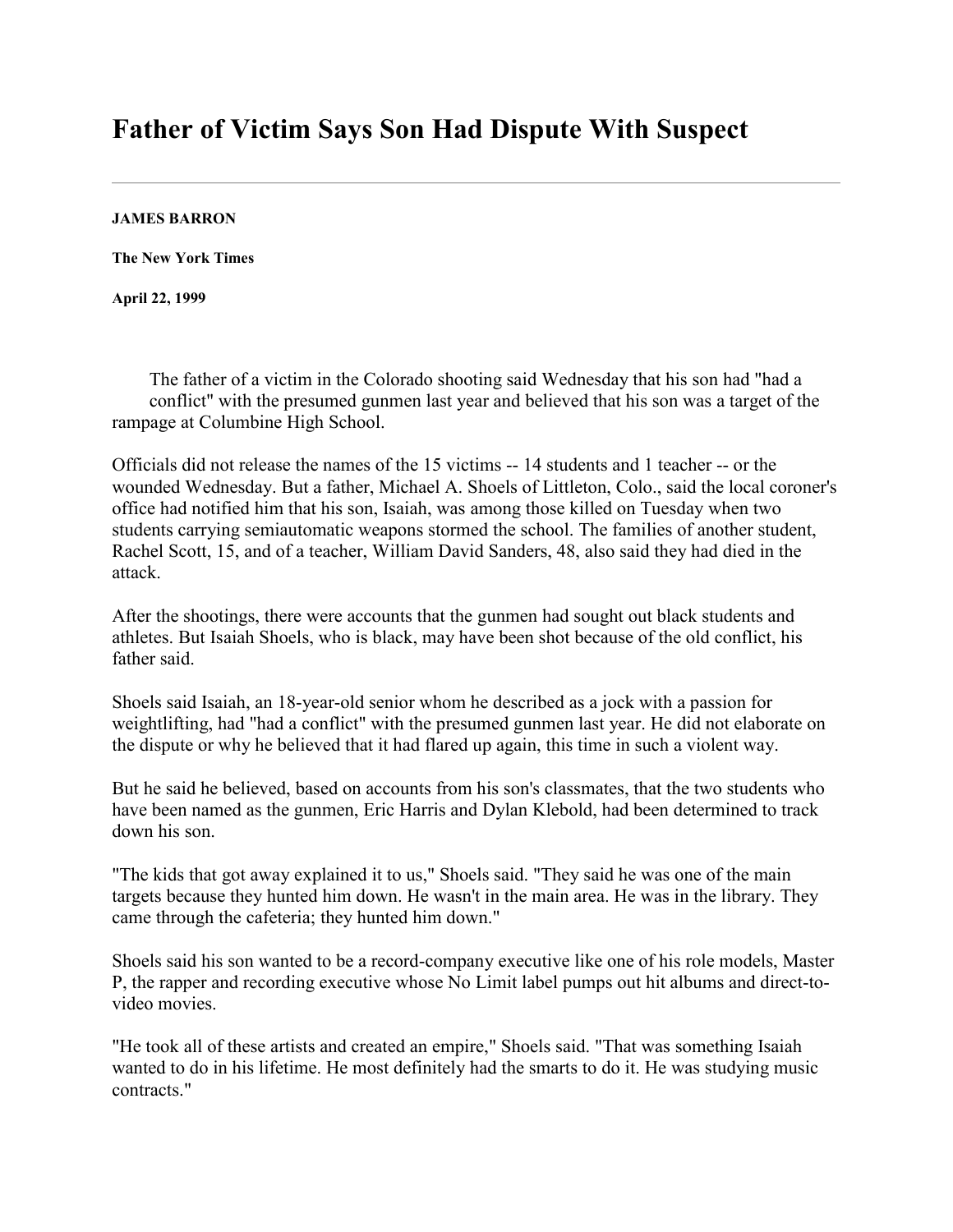Miss Scott's grandfather, the Rev. Paul Cercle, told The Associated Press he believed that she was also among the dead. "It was a purely random shot," Cercle said.

Her stepbrother, Craig Scott, 16, was in the library and survived the massacre only because he played dead, The Associated Press said.

Miss Scott was on the school debate team and had recently acted in a play written, produced and directed by students, said Bonnie Baumgart, whose son Nick had gone to the prom with her last weekend.

Mrs. Baumgart said another member of the debating team was killed.

"The whole team was really close and they lost two," she said.

Sanders, the teacher, was said by students to have been been shot twice in the chest as he tried to shepherd them to safety.

"He dedicated his entire life to teaching," said Rich Jarmon, Sanders's nephew, adding that Sanders had coached the school's track team and the women's basketball team. "Recently he had talked of retirement, but he said how hard it would be to leave the school."

Jarmon said Sanders, who was 48 and had been a teacher in schools in Jefferson County for 22 years, had four daughters.

Among the 24 people who were wounded, Anne Marie Hochhalter, 17, a senior who played the flute in the band and the wind symphony, remained in critical condition at Swedish Hospital Wednesday.

"She's a good kid," said David Maas, who lives down the block.

Valerie Schnurr, 18, was hit by shrapnel and was listed in fair condition Wednesday. A neighbor, Loretta Jay, said Miss Schnurr had had an job in a bank and had been excited about the school prom. And, Ms. Jay said, she was looking forward to attending the University of Northern Colorado in Greeley in the fall, where she wanted to study counseling to work with troubled people.

"She'd be good at that," Ms. Jay said.

A cousin of another wounded student, Jeanna Park, 15, said Miss Park was a senior with a gradepoint average of 4.0. The cousin, who did not want to be identified, said Miss Park was born in Korea and grew up in Colorado. Miss Park's father, Andrew Park, is an accountant, the cousin said.

"She told her parents what happened, but the doctor wants her to rest and not speak much," the cousin said.